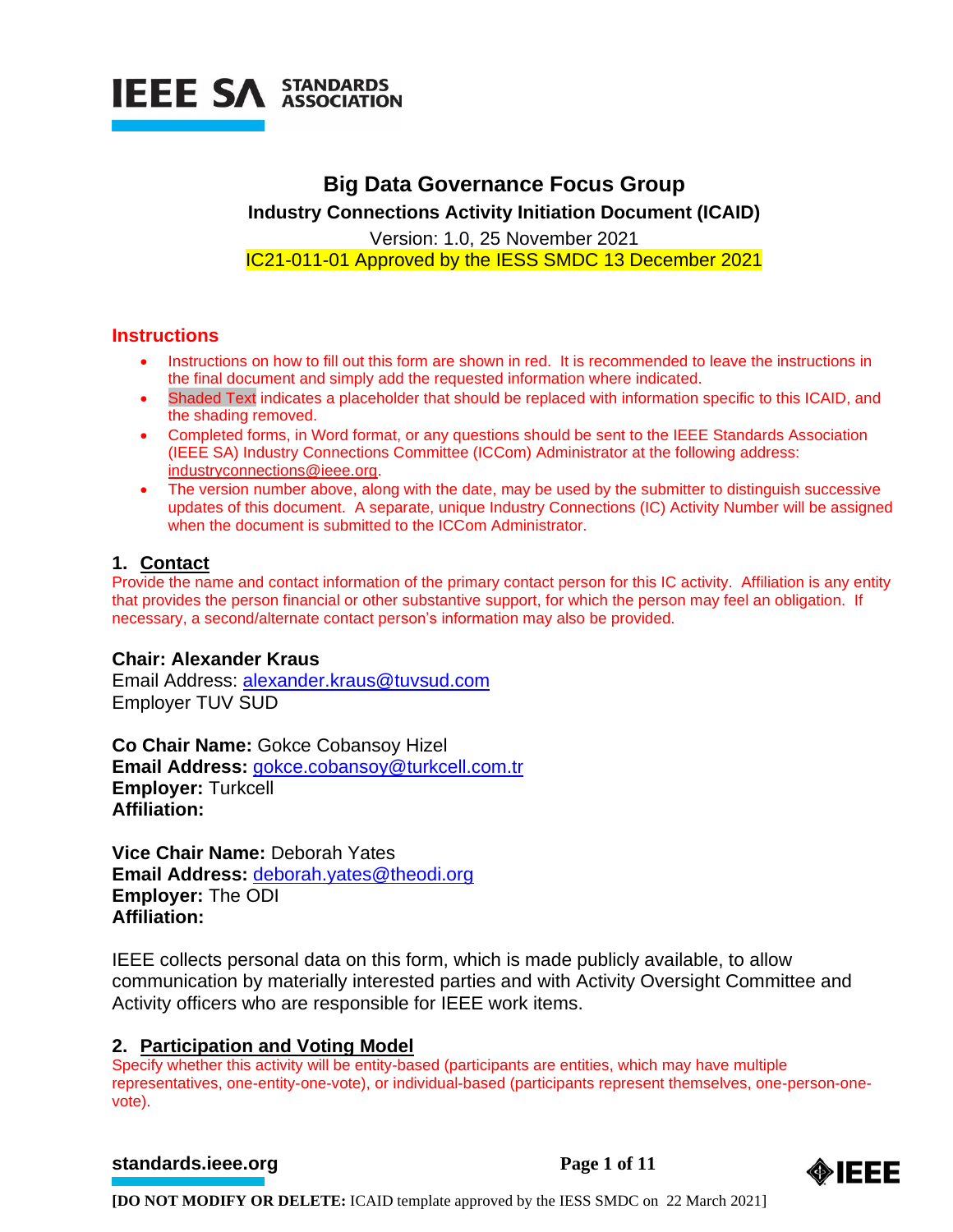

The participation and voting model will be individual based.

## **3. Purpose**

## **3.1 Motivation and Goal**

Briefly explain the context and motivation for starting this IC activity, and the overall purpose or goal to be accomplished.

There are a number of global efforts focused on access to massive amounts of data sourced from individuals and enterprises<sup>1</sup>.

Companies are even financially motivated to increasing their persuit of big data driven technologies, seeing returns up to 40% per annum from their big data based investments.<sup>2</sup> Key advances in data governance are the first step to facilitating this level of growth and exchange as the current framework is not nearly comprehensive enough for the advances being made in the technology sector. The most discussed aspect of data governance seems to be around defining data governance, i.e. defining data processes, procedures, responsibilities, policies etc., while not addressing implementation and monitoring with nearly the same volume. $3$ 

Data governance as a whole is, presently, a vague topic and requires considerable discussion to create a coherent structure for various markets to increase interoperability across and within disciplines.

The goal of this focus group is to provide clarity on :

- 1. What constitutes data governance? Here, we seek to offer a working definition, so to come to grips with data governance from a definition point of view.
- 2. The technical definition of "data governance" and where this definition will be applicable, e.g. IoT, AI, Privacy etc.
- 3. Identifying the key issues prevalent in the current framework of data governance and transactions,
	- a. Including issues around ethical sharing and usage of data,
	- b. Standardisation of methods of collection, organisation, storage etc.
- 4. Identifying potential solutions to the identified issues,
- 5. Further anticipating issues that would arise in the world of data science.

The resulting discourse will cumulate in an "expert report" with the goal of shedding further light on what constitutes data governance and also enhancing the quality of existing data governance frameworks as well as the tools and standards involved in order to enable practical and sustainable business models and practices for market participants .

## **3.2 Related Work**

**[standards.ieee.org](http://standards.ieee.org/)** Page 2 of 11



**[DO NOT MODIFY OR DELETE:** ICAID template approved by the IESS SMDC on 22 March 2021]

<sup>&</sup>lt;sup>1</sup> Deloitte State of AI in the Enterprise Survey, 2nd Edition, 2018

<sup>2</sup> Alhassan, Ibrahim, et al. "Data Governance Activities: An Analysis of the Literature." Journal of Decision Systems, vol. 25, no. sup1, 2016, pp. 64–75.,

doi:10.1080/12460125.2016.1187397.

<sup>3</sup> *Ibid*.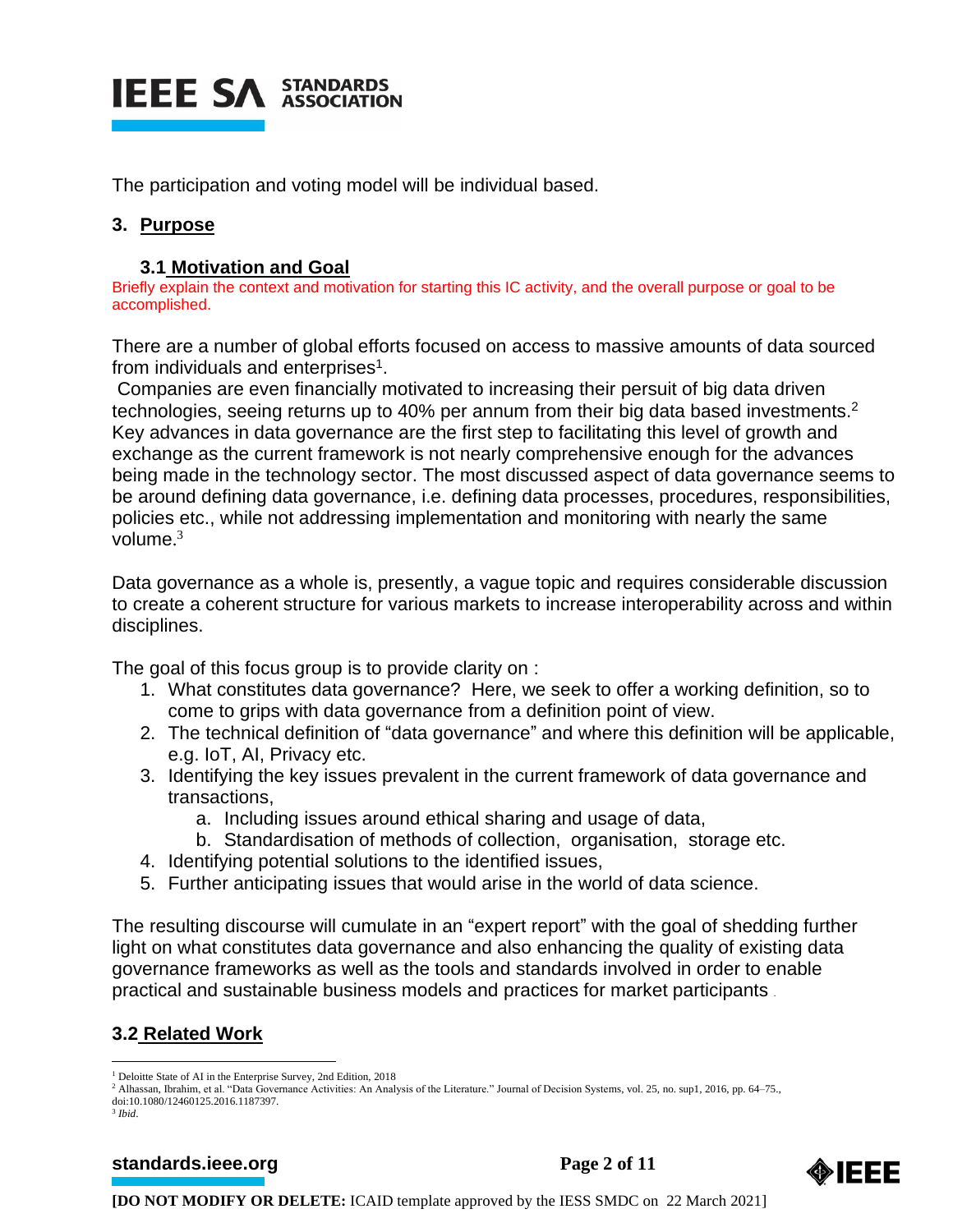

Provide a brief comparison of this activity to existing, related efforts or standards of which you are aware (industry associations, consortia, standardization activities, etc.).

Existing standards fail to address larger scale representation of data transactions across various organisations or conglomerates. They also inadequately address data governance.

ISO/IEC 38505-1:2017<sup>4</sup> for example addresses the governance of contemporary and potential use of data created, collected or controlled by IT systems within an organisation and is directly implicated in management and decisions relating to company data; but fails to address big data challenges. Equally, ISO 8000-61:2016<sup>5</sup> concerns data quality management and provides methods to keep the quality of information and data consistent and further improved. ISO 27701<sup>6</sup> concerns privacy of information management, which includes nearly a dozen substandards hinging on security techniques and management systems which are less related to the motivation of this standardization group's work.

The IEEE itself can look back at a host of standards on which this gourp can build upon :

| <b>IEEE 1455</b>    | Standard for Message Sets of                    |  |  |
|---------------------|-------------------------------------------------|--|--|
|                     | <b>Vehicle/Roadside Communications</b>          |  |  |
| IEEE 1609.0         | Guide for Wireless Access in Vehicular          |  |  |
|                     | Environments (WAVE) Architecture                |  |  |
| IEEE 1609.11        | Standard for Wireless Access in Vehicular       |  |  |
|                     | Environments (WAVE)-- Over-the-Air              |  |  |
|                     | Electronic Payment Data Exchange Protocol       |  |  |
|                     | for Intelligent Transportation Systems (ITS)    |  |  |
| IEEE 1609.2         | Standard for Wireless Access in Vehicular       |  |  |
|                     | <b>Environments--Security Services for</b>      |  |  |
|                     | <b>Applications and Management Messages</b>     |  |  |
| IEEE 1609.2.1       | Approved Draft Standard for Wireless Access     |  |  |
|                     | in Vehicular Environments (WAVE) -              |  |  |
|                     | Certificate Management Interfaces for End-      |  |  |
|                     | <b>Entities</b>                                 |  |  |
| <b>IEEE 1616</b>    | <b>Standard for Motor Vehicle Event Data</b>    |  |  |
|                     | Recorder (MVEDR)                                |  |  |
| <b>IEEE P2144.2</b> | <b>Standard for Functional Requirements in</b>  |  |  |
|                     | Blockchain-based Internet of Things (IoT)       |  |  |
|                     | Data Management                                 |  |  |
| <b>IEEE P2894</b>   | Guide for an Architectural Framework for        |  |  |
|                     | <b>Explainable Artificial Intelligence</b>      |  |  |
| <b>IEEE P2933</b>   | Standard for Clinical Internet of Things (IoT)  |  |  |
|                     | Data and Device Interoperability with TIPPSS    |  |  |
|                     | - Trust, Identity, Privacy, Protection, Safety, |  |  |

<sup>4</sup> "Iso/Iec 38505-1:2017." ISO, 31 Mar. 2017, www.iso.org/standard/56639.html.

**[standards.ieee.org](http://standards.ieee.org/)** Page 3 of 11



<sup>&</sup>lt;sup>5</sup> "Iso 8000-61:2016." ISO, 17 Nov. 2016, www.iso.org/standard/63086.html.

<sup>6</sup> "Iso/Iec 27701:2019." ISO, 5 Aug. 2019, www.iso.org/standard/71670.html.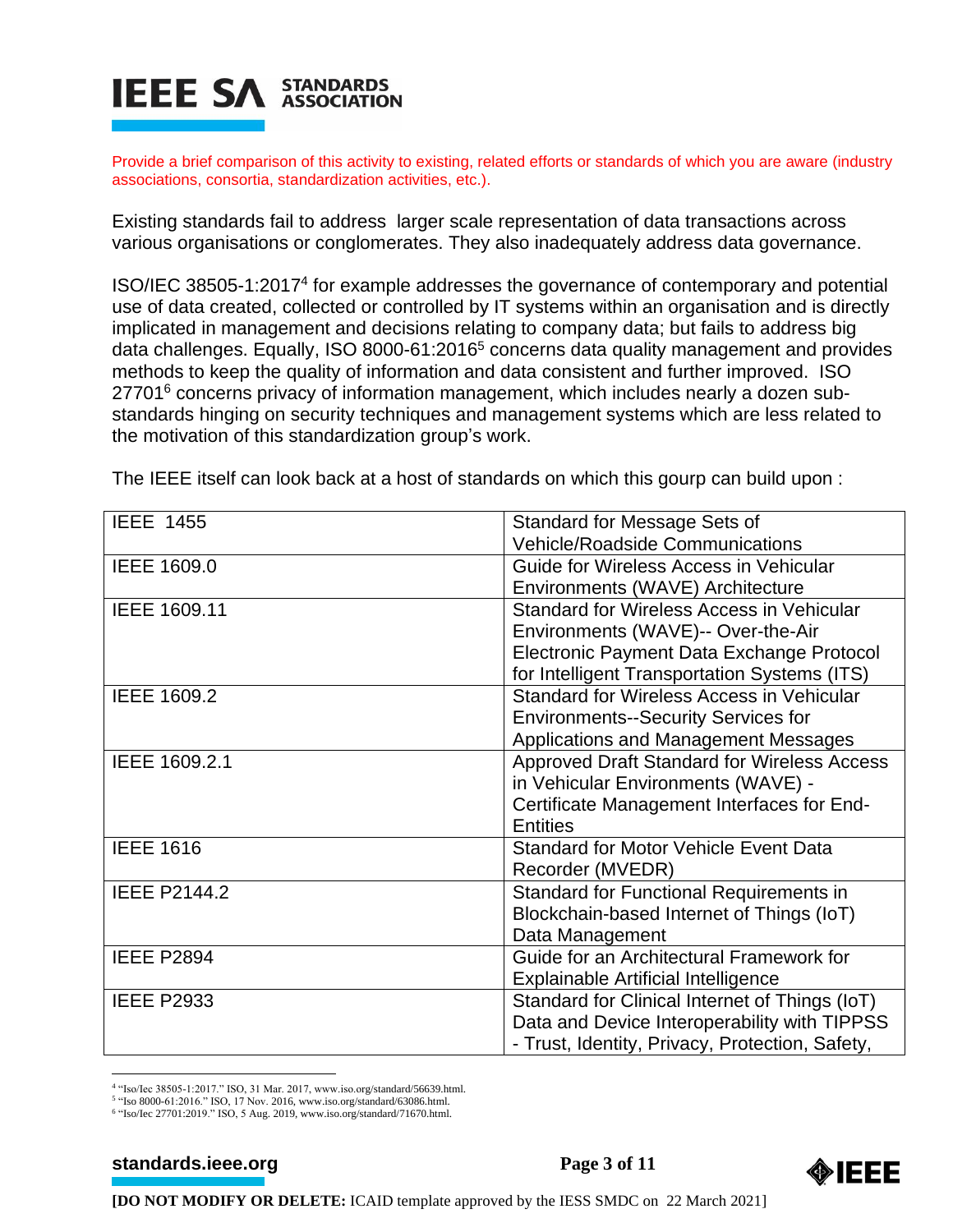

|                   | Security                                      |  |
|-------------------|-----------------------------------------------|--|
| <b>IEEE P2957</b> | Standard for a Reference Architecture for Big |  |
|                   | Data Governance and Metadata Management       |  |
| <b>IEEE P3800</b> | Standard for a data-trading system: overview, |  |
|                   | terminology and reference model               |  |
| <b>IEEE P7001</b> | Transparency of Autonomous Systems            |  |
| <b>IEEE P7002</b> | <b>Data Privacy Process</b>                   |  |
| <b>IEEE P7004</b> | <b>Standard for Child and Student Data</b>    |  |
|                   | Governance                                    |  |
| <b>IEEE P7005</b> | <b>Standard for Transparent Employer Data</b> |  |
|                   | Governance                                    |  |
| <b>IEEE P7012</b> | Standard for Machine Readable Personal        |  |
|                   | <b>Privacy Terms</b>                          |  |
| IEEE P9274.4.2    | Reccommended Practice for Cybersecurity in    |  |
|                   | the Implementation of the Experience          |  |
|                   | Application                                   |  |

While all the above standards are somewhat related they insufficiently cover the issues of interest to this group. The report to be proposed as a product of this group will be original and cover a much larger ground than what has so far been standardised. Looking specifically at the list of IEEE standards, it is evident that the previous work is largely detailed about various technical aspects, including management systems and architectures (IEEE 1609.0, IEEE P2144.2, IEEE P3800 etc.). The standards that may result from this group's discussions would be a little closer to the lines of IEEE P2933, which focuses on clinical IoT, interoperability, privacy, trust, indentity, protection, safety and security. These and the other listed IEEE standards will help guide the discussion and assist in keeping the focus on areas yet to be considered, or areas with little coverage. Some may even be cited as baselines or examples to follow, such as the standard for Data Privacy Process (IEEE 7005) and the Standard for Machine Readable Personal Privacy Terms (IEEE P7012).

## **3.3 Previously Published Material**

Provide a list of any known previously published material intended for inclusion in the proposed deliverables of this activity.

Stratagems and designs are amongst the most researched aspects of data governance. One particular example is Khatri and Brown, 2010, with their paper titled "Designing Data Governance".<sup>7</sup> This entails a more fundamental outlook on decision making and who is making said decisions, as opposed to smaller scale "day-to-day" descisions.

Logically, following the creation and implementation of a framework, there needs to be a review and analysis of the current governance structure and a breakdown of future research required in data governance. Abraham, Schneider & Brocke 2019 would be a valuable paper to use in the discussions. This paper identifies 5 research areas pertinent to future data



<sup>&</sup>lt;sup>7</sup> Khatri, Vijay, and Carol V. Brown. "Designing data governance." Communications of the ACM 53.1 (2010): 148-152.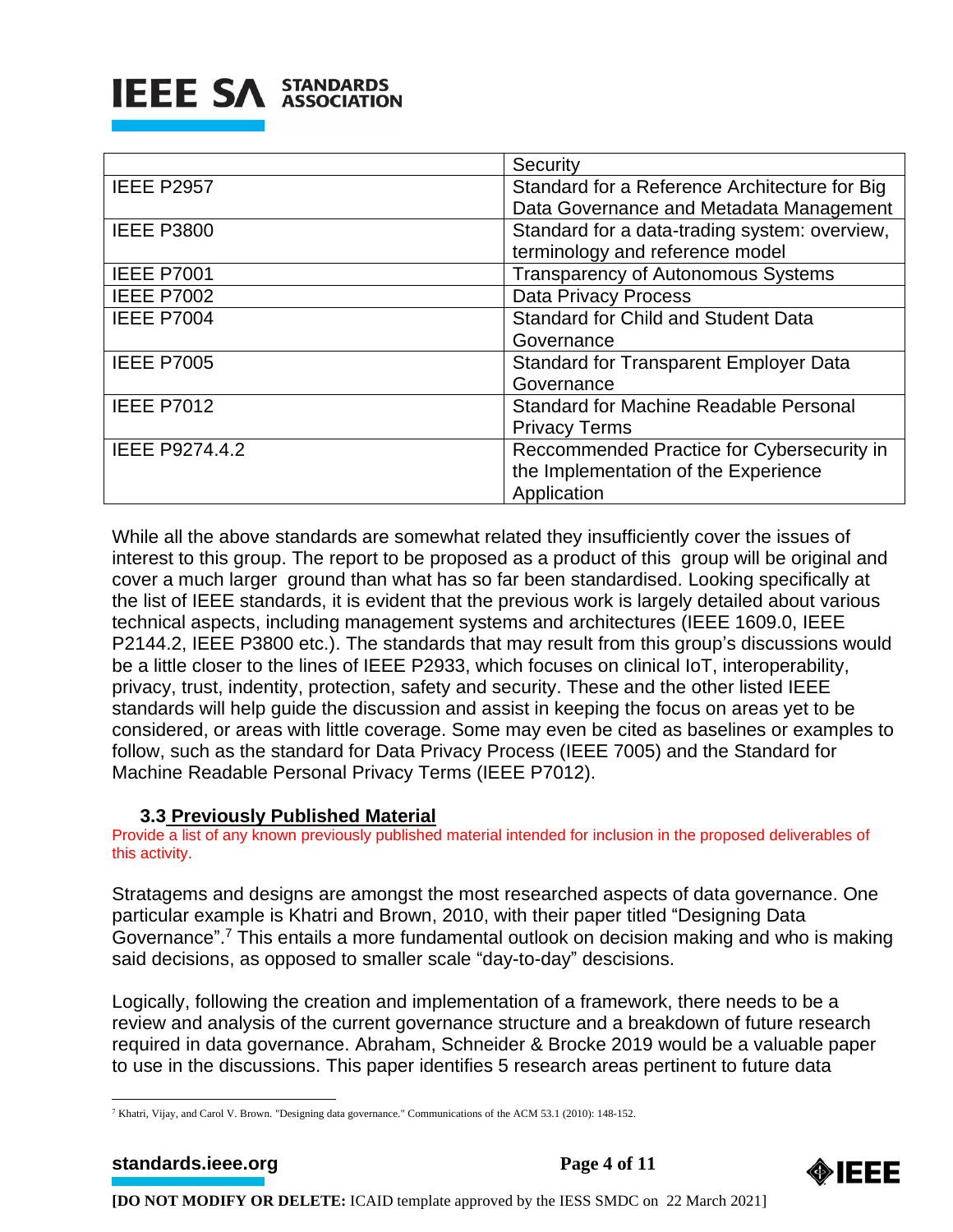governance over 15 research questions, drafting a conceptual framework with overviews of antecedents, scoping parameters and mechanisms of governance with the goal of helping practitioners achieve sufficient data governance in an organised and structured manner.<sup>8</sup>

A specific data governance model would prove beneficial to use as an example and to build more concrete statements, avoiding unneccesary hypotheticals. One way to break down a data governance model would be to look at three components- data quality, responsibilities and decision areas to build a matrix.

Essentially creating a matrix for data instead of a human team. Findings from this paper were intended to assist intra-company data governance models (Wende 2007). 9

Further application of the governance model can be achieved through referencing a detailed breakdown of data governance models applied in various industries e.g. pharmaceuticals, IT, etc. (Panian 2010).<sup>10</sup> A study by Weber, Otto & Osterle 2009 based on governance of Information Technology (IT), presents the first instance products of community action research on 6 international companies from varying industries and may also be applicable. The study presents a common data governance model focusing primarily on 3 components- data quality roles, decision areas and responsibilities. <sup>11</sup>

While much more has been published, these studies mainly address the specifics of governance models, and usually look at three components of general data governancequality, responsibility and decision areas. They have a particular focus on data management within the company.

This leaves a "gap in the market" for interoperable management across companies for a more streamlined market where data transactions are concerned. Engaging in discussion would also bring about many more studies to be referenced in the final report, however these 5 listed studies provide a versatile starting point for the group.

### **3.4 Potential Markets Served**

Indicate the main beneficiaries of this work, and what the potential impact might be.

In 2020, the Data Goverannce market as a whole was valued at US\$ 1.81B and is expected to be valued at US\$5.28B by 2026, resulting in a projected compound annual growth rate (CAGR) of over 20.83% between 2021 – 2026. Cisco for example reports approximately 5 quintillion bytes of daily data production further emphasising the need for comprehensive data governance. <sup>12</sup> The recent Covid-19 pandemic has increased data usage considerably, particularly in emerging nations.

**[standards.ieee.org](http://standards.ieee.org/)** Page 5 of 11



<sup>&</sup>lt;sup>8</sup> Abraham, Rene, Johannes Schneider, and Jan Vom Brocke. "Data governance: A conceptual framework, structured review, and research agenda." International Journal of Information Management 49 (2019): 424-438.

<sup>9</sup> Wende, Kristin. "A model for data governance–Organising accountabilities for data quality management." (2007).

<sup>10</sup> Panian, Zeljko. "Some practical experiences in data governance." World Academy of Science, Engineering and Technology 62.1 (2010): 939-946.

<sup>&</sup>lt;sup>11</sup> Weber, Kristin, Boris Otto, and Hubert Österle. "One size does not fit all---a contingency approach to data governance." Journal of Data and Information Quality (JDIQ) 1.1 (2009): 1-27.

<sup>&</sup>lt;sup>12</sup> Mordor Intelligence, 2021, Data Governance Market - Growth, Trends, COVID-19 Impact, and Forecasts (2021 - 2026)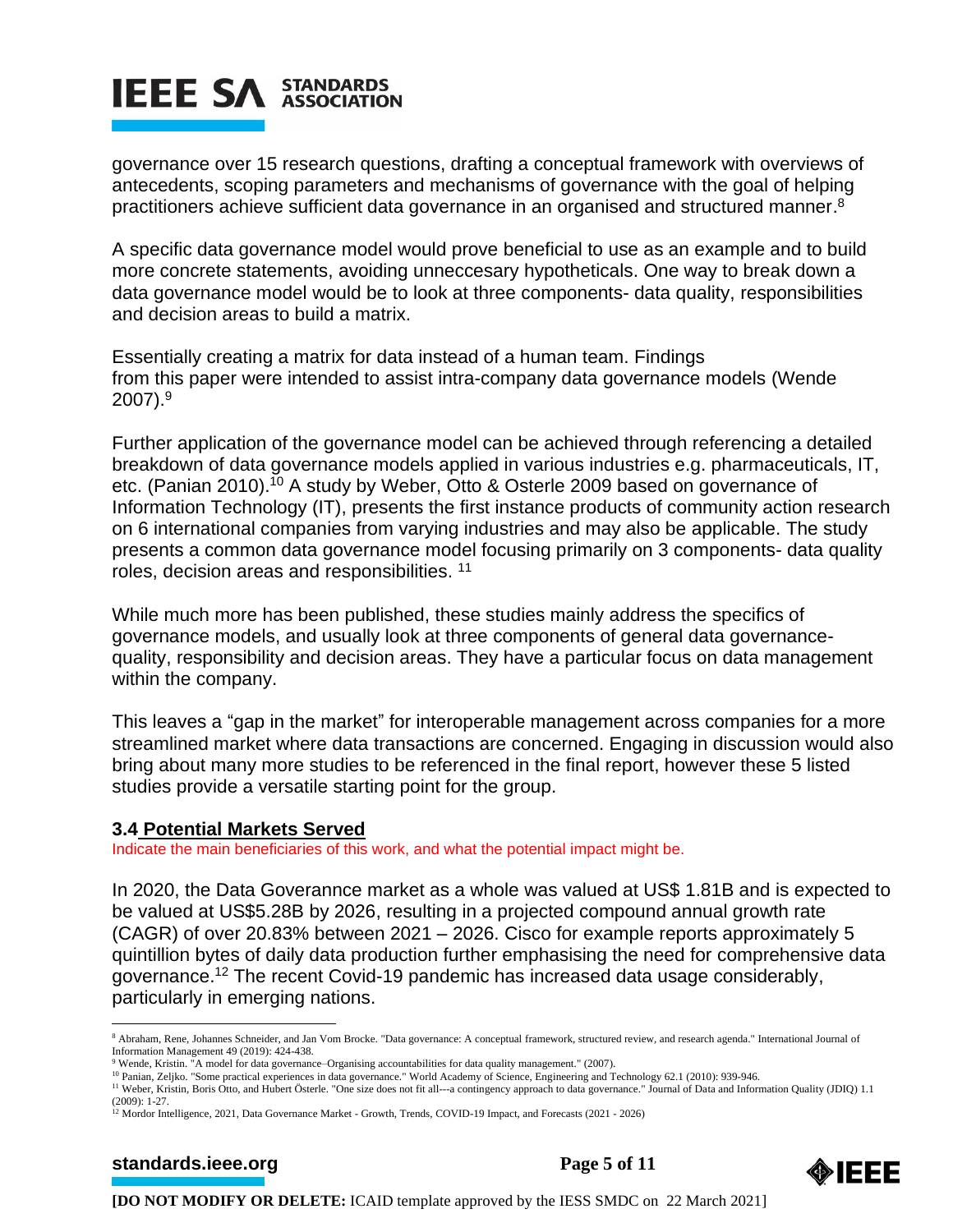

Data governance serves various markets, namely: Artificial Intelligence (AI), Internet of Things (IoT), Consumer Goods Software and Electronics and the Automotive Industry.

AI is dependant entirely on data collection, organization and transfer. As the technological world ventures further towards automation, the AI solutions across various companies need to be interoperable and compatable for scaleable commercial application, hence stakeholders in AI development will need generalized standards over the framework of data management. The importance of a coherent management framework extends, extensively, to stakeholders in the IoT, autonomous vehicles space and the automotive industry; due to the plethora of parts and softwares required to interact with eachother for a functional product. This would cover everything from speakers, GPS, cruise control, vehicle information and diagnostics to the identification of vehicles on the road- speed traps and much more.

The AI field, specifically Deep and Machine Learning, Natural Language processing and Machine Vision, is growing at exponential rates, demonstrating itself to be a revolutionary market with massive market players such as Google LLC, Apple Inc, Facebook and Microsoft investing large sums into the research and development of Artificial Intellegence. The global AI market, in 2020, was valued at US\$62.35B and is projected to have a CAGR of 40.2% in the time period of 2021-2028<sup>13</sup>.

To gauge the size of IoT can be challenging due to its generality, but a useful example would be to look at specifically IT, Telecom, Sustainable Energy, Manufacturing etc. This sector of IoT was valued at US\$308.97B in 2020. Unlike the AI sectors previously mentioned, demand of IoT solutions suffered at the hands of the global pandemic across all regions. The market is projected to grow to be worth US\$1,854.76B by 2028 at with a CAGR of 25.4% across the 9 years. 14

Moving beyond data organization standards, the definition and discussion of data governance and what constitutes ethical governance is core to the future of ICT development. Identifying problems in the current data transaction practices of large conglomerates, for example the ecommerce sector, is in favour of consumers and smaller practices aiming to protect the privacy of the individual. Distinct standards around transparency of data transactions may even help larger conglomerates, in the public eye, by taking greater steps in ensuring the privacy of data taken from the millions of individuals using their various systems.

## **3.5 How will the activity benefit the IEEE, society, or humanity?**

This standardization protocol puts the IEEE centre stage for key questions of data governance, showing the relevance and importance of the organization. Change is imminent, this activity will help govern large packets of data, without which consumers and the previously mentioned



<sup>&</sup>lt;sup>13</sup> Grand View Research, 2021, Artificial Intelligence Market Size, Share & Trends Analysis Report By Solution, By Technology (Deep Learning, Machine Learning, Natural Language Processing, Machine Vision), By End Use, By Region, And Segment Forecasts, 2021 - 2028.<br><sup>14</sup> Fortune Business Insights, 2021, Internet of Things (IoT) Market Size, Share & COVID-19 Impact Analysis, By Component (P

Industry (BFSI, Retail, Government, Healthcare, Manufacturing, Agriculture, Sustainable Energy, Transportation, IT & Telecom, Others), and Regional Forecast, 2021-2028.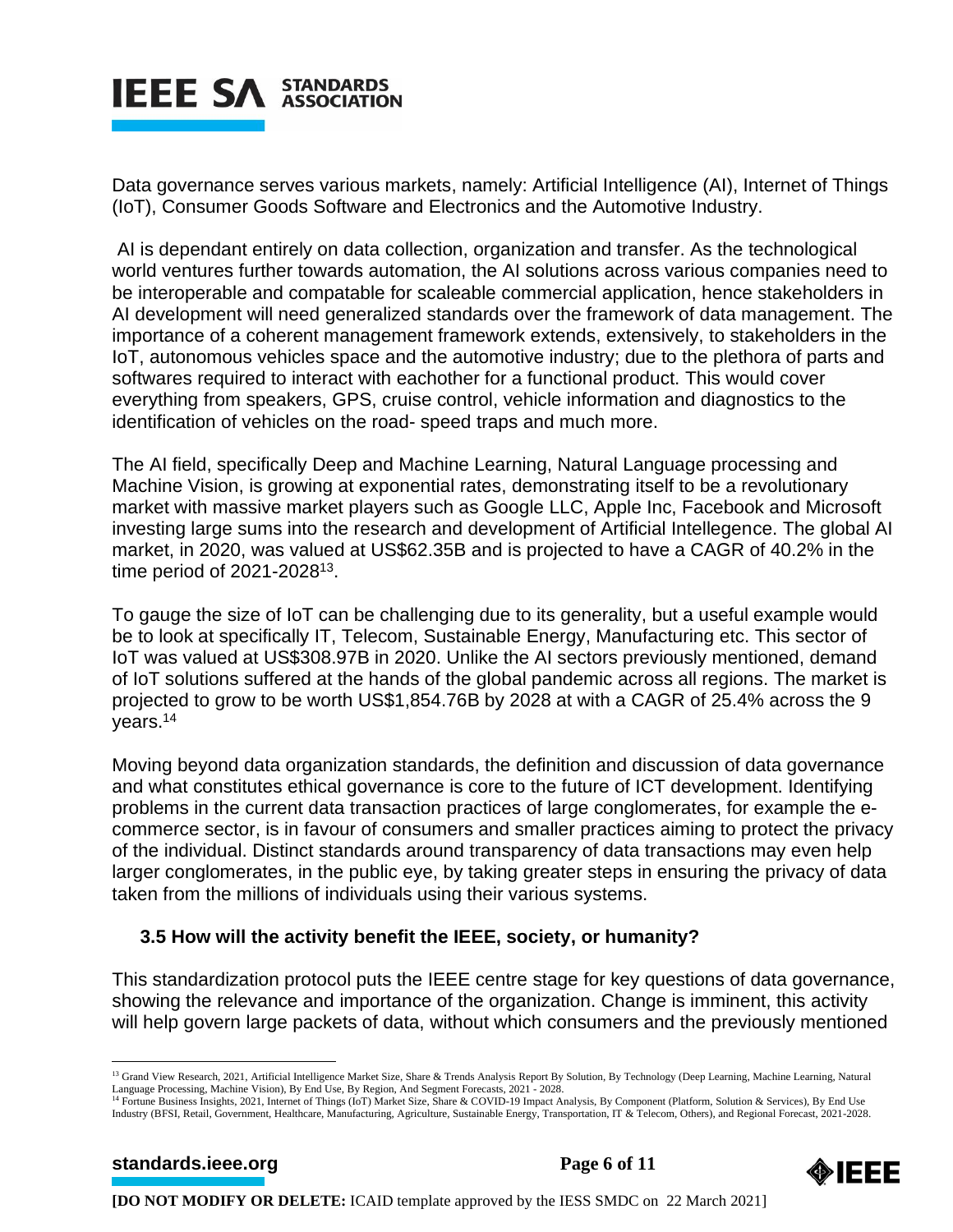sectors would lose out considerably, as without standardisation of data governance, there is limited development and usage of a larger technological web. This in turn decreases connectivity and could diminish the quality and effectivity of future technologies, potentially resulting in decreased privacy & safety. Further, successful implementation of said guidelines could result in increased presence of the IEEE in the respective fields, potentially increasing memberships and business oppurtunities.

## **4. Estimated Timeframe**

Indicate approximately how long you expect this activity to operate to achieve its proposed results (e.g., time to completion of all deliverables).

## **Expected Completion Date:** 12/2023

IC activities are chartered for two years at a time. Activities are eligible for extension upon request and review by ICCom and the responsible committee of the IEEE SA Board of Governors. Should an extension be required, please notify the ICCom Administrator prior to the two-year mark.

### **5. Proposed Deliverables**

Outline the anticipated deliverables and output from this IC activity, such as documents (e.g., white papers, reports), proposals for standards, conferences and workshops, databases, computer code, etc., and indicate the expected timeframe for each.

Group report – White Paper encompassing:

1Q 2022

- 1. Background on data governance
- 2. A formal definition of data governance

3Q 2022

- 3. Most important issues identified by the group
- 4. Short summary of potential issues to arise

2Q 2023

- 5. Potential solutions to the identified issues
- 6. Recommendations for standards to be drafted

A workshop, to review the report and create an actionable plan on how to apply the potential solutions that were discussed.

## **5.1 Open Source Software Development**

*Indicate whether this IC Activity will develop or incorporate open source software in the deliverables. All contributions of open source software for use in Industry Connections activities shall be accompanied by an approved IEEE Contributor License Agreement (CLA) appropriate for the open source license under which the Work Product will be made available. CLAs, once accepted, are irrevocable. Industry Connections Activities shall comply with the IEEE SA open source policies and procedures and use the IEEE SA open source platform for development of open source software. Information on IEEE SA Open can be found at [https://saopen.ieee.org/.](https://saopen.ieee.org/)* 

Will the activity develop or incorporate open source software (either normatively or informatively) in the deliverables?: No

**[standards.ieee.org](http://standards.ieee.org/)** Page 7 of 11

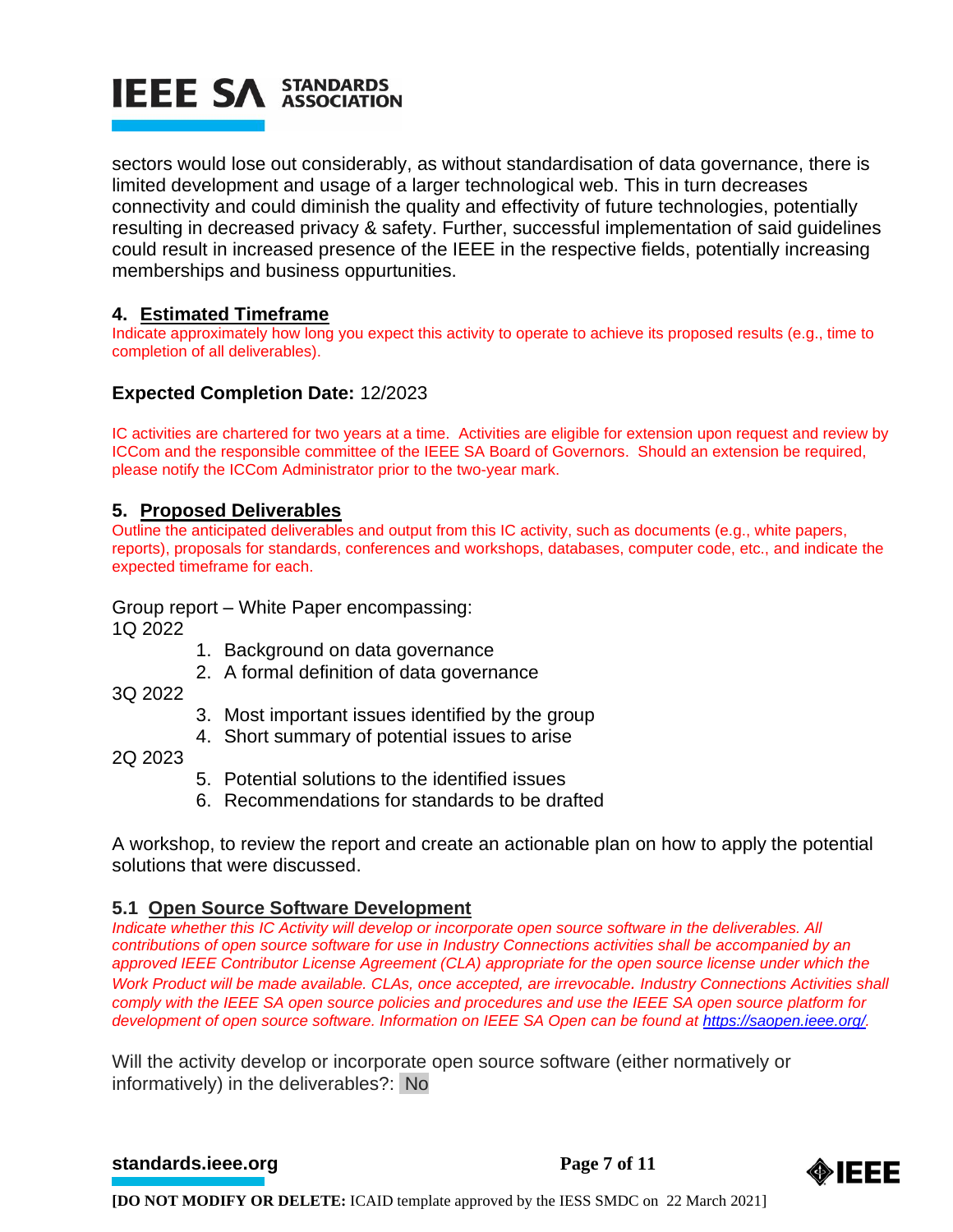## **6. Funding Requirements**

Outline any contracted services or other expenses that are currently anticipated, beyond the basic support services provided to all IC activities. Indicate how those funds are expected to be obtained (e.g., through participant fees, sponsorships, government or other grants, etc.). Activities needing substantial funding may require additional reviews and approvals beyond ICCom.

No funding requested

## **7. Management and Procedures**

### **7.1 Activity Oversight Committee**

Indicate whether an IEEE Standards Committee or Standards Development Working Group has agreed to oversee this activity and its procedures.

## **Has an IEEE Standards Committee or Standards Development Working Group agreed to oversee this activity?:** No

If yes, indicate the IEEE committee's name and its chair's contact information.

**IEEE Committee Name:** Committee Name **Chair's Name:** Full Name **Chair's Email Address:** who@where

Additional IEEE committee information, if any. Please indicate if you are including a letter of support from the IEEE Committee that will oversee this activity.

IEEE collects personal data on this form, which is made publicly available, to allow communication by materially interested parties and with Activity Oversight Committee and Activity officers who are responsible for IEEE work items.

### **7.2 Activity Management**

If no Activity Oversight Committee has been identified in 7.1 above, indicate how this activity will manage itself on a day-to-day basis (e.g., executive committee, officers, etc).

Interested experts are to participate in the group meetings at regular intervals, approximately once a month, to advance the goal of standardising data governance. The chair and vice-chair will lead the charge during discussion.

#### **7.3 Procedures**

Indicate what documented procedures will be used to guide the operations of this activity; either (a) modified baseline *Industry Connections Activity Policies and Procedures,* (b) Standards Committee policies and procedures accepted by the IEEE SA Standards Board, or (c) Working Group policies and procedures accepted by the Working Group's Standards Committee. If option (a) is chosen, then ICCom review and approval of the P&P is required. If option (b) or (c) is chosen, then ICCom approval of the use of the P&P is required.

*Abridged Industry Connections Activity Policies and Procedures*

**[standards.ieee.org](http://standards.ieee.org/)** Page 8 of 11

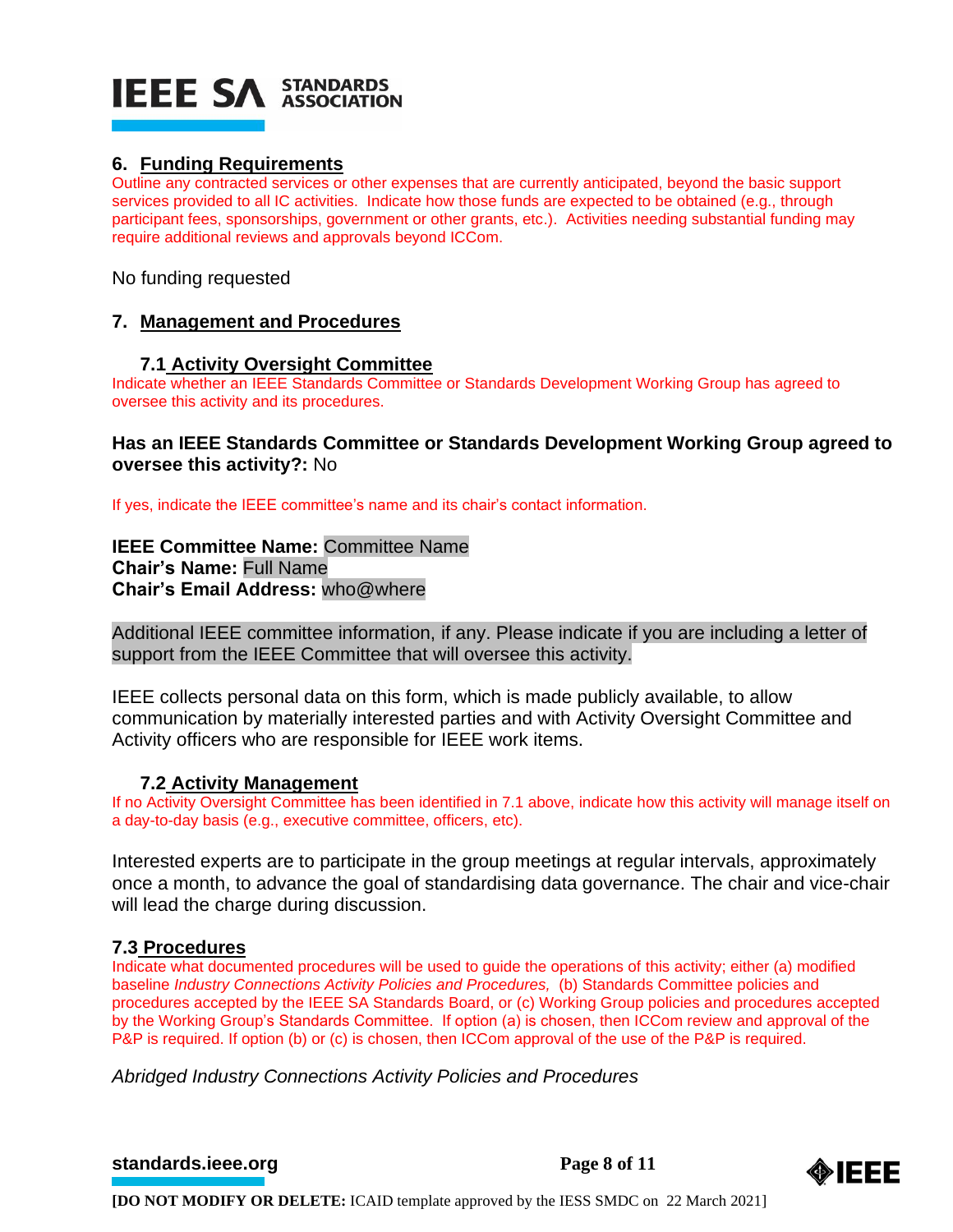

## **8. Participants**

### **8.1 Stakeholder Communities**

Indicate the stakeholder communities (the types of companies or other entities, or the different groups of individuals) that are expected to be interested in this IC activity, and will be invited to participate.

Stakeholders involved in the IC activity will include individuals from the data field of various perspectives, namely data scientists, AI governance specialists, IT Lawyers and Executives (CEO, CIO etc.) of various data transfer companies. While the participants will be acting as individuals, they are involved with companies such as Kilroy Blockchain, BT, Turkcell, Thales, GM, Continental, BMW, Privately SA etc.

### **8.2 Expected Number of Participants**

Indicate the approximate number of entities (if entity-based) or individuals (if individual-based) expected to be actively involved in this activity.

#### 15-20 individuals

#### **8.3 Initial Participants**

Provide a number of the entities or individuals that will be participating from the outset. It is recommended there be at least three initial participants for an entity-based activity, or five initial participants (each with a different affiliation) for an individual-based activity.

| <b>First Name</b> | <b>Last Name</b>       | <b>Employer</b>   | <b>Affiliation</b>     |
|-------------------|------------------------|-------------------|------------------------|
| Andrey            | Glushko                | Continental       | Continental            |
| <b>Derek</b>      | Wyatt                  | Former Chair of   | Technology             |
|                   |                        | the Technology    | <b>Policy Alliance</b> |
|                   |                        | Committee of      |                        |
|                   |                        | House of          |                        |
|                   |                        | Commons, UK       |                        |
| Karen             | Kilroy                 | Kilroy Blockchain | Kilroy Blockchain      |
| Lynn              | <b>Riley</b>           | Kilroy Blockchain | Kilroy Blockchain      |
| Zoe               | Webster                | <b>BT</b>         | <b>BT</b>              |
| Monika            | Menz                   | <b>Vossius</b>    | <b>Vossius</b>         |
| Gokce             | <b>Cobansoy Hizel</b>  | <b>Turkcell</b>   | <b>Turkcell</b>        |
| Daniel            | Neagu                  | University of     | University of          |
|                   |                        | <b>Bradford</b>   | <b>Bradford</b>        |
| <b>Bernhard</b>   | Peischl                | <b>AVL</b>        | <b>AVL</b>             |
| Lotte             | <b>Ansgaard Thomse</b> | Grundfos          | Grundfos               |
| <b>Boris</b>      | <b>Schauerte</b>       | Ikea              | Ikea                   |
| Kasra             | Haghighi               | <b>UniqueSec</b>  | <b>UniqueSec</b>       |
| Abel              | Aboh                   | Bank of England   | Bank of England        |
| Cagla             | Koroglu                | <b>Turkcell</b>   | <b>Turkcell</b>        |

#### Use the following table for an individual-based activity:

**[standards.ieee.org](http://standards.ieee.org/)** Page 9 of 11

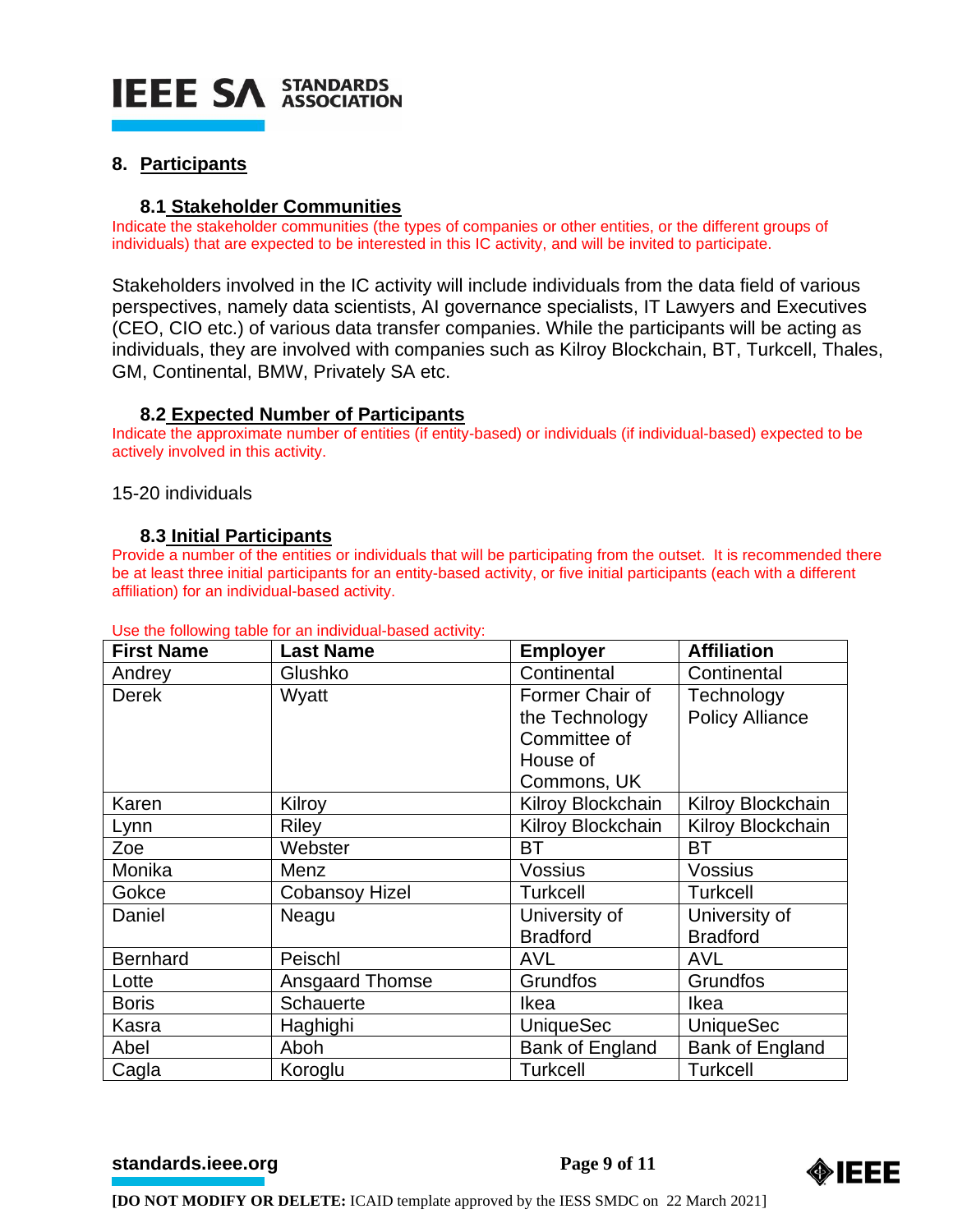

| Elif    | Kuzeci     | <b>Bahcesehir</b>   | <b>Bahcesehir</b>   |
|---------|------------|---------------------|---------------------|
|         |            | <b>University</b>   | University          |
| David   | Fidalgo    | Y-Mobility          | Y-Mobility          |
| Aape    | Pohjarvita | Funzi               | Funzi               |
| Nazreen | Ebrahim    | Socially            | Socially            |
|         |            | Acceptable          | Acceptable          |
| David   | Sammon     | <b>University</b>   | <b>University</b>   |
|         |            | <b>College Cork</b> | <b>College Cork</b> |

#### **8.4 Activity Supporter/Partner**

Indicate whether an IEEE committee (including IEEE Societies and Technical Councils) has agreed to participate or support this activity. Support may include, but is not limited to, financial support, marketing support and other ways to help the Activity complete its deliverables.

### **Has an IEEE Committee agreed to support this activity?:** No

If yes, indicate the IEEE committee's name and its chair's contact information.

**IEEE Committee Name:** Committee Name **Chair's Name:** Full Name **Chair's Email Address:** who@where

Please indicate if you are including a letter of support from the IEEE Committee.

**[standards.ieee.org](http://standards.ieee.org/)** Page 10 of 11